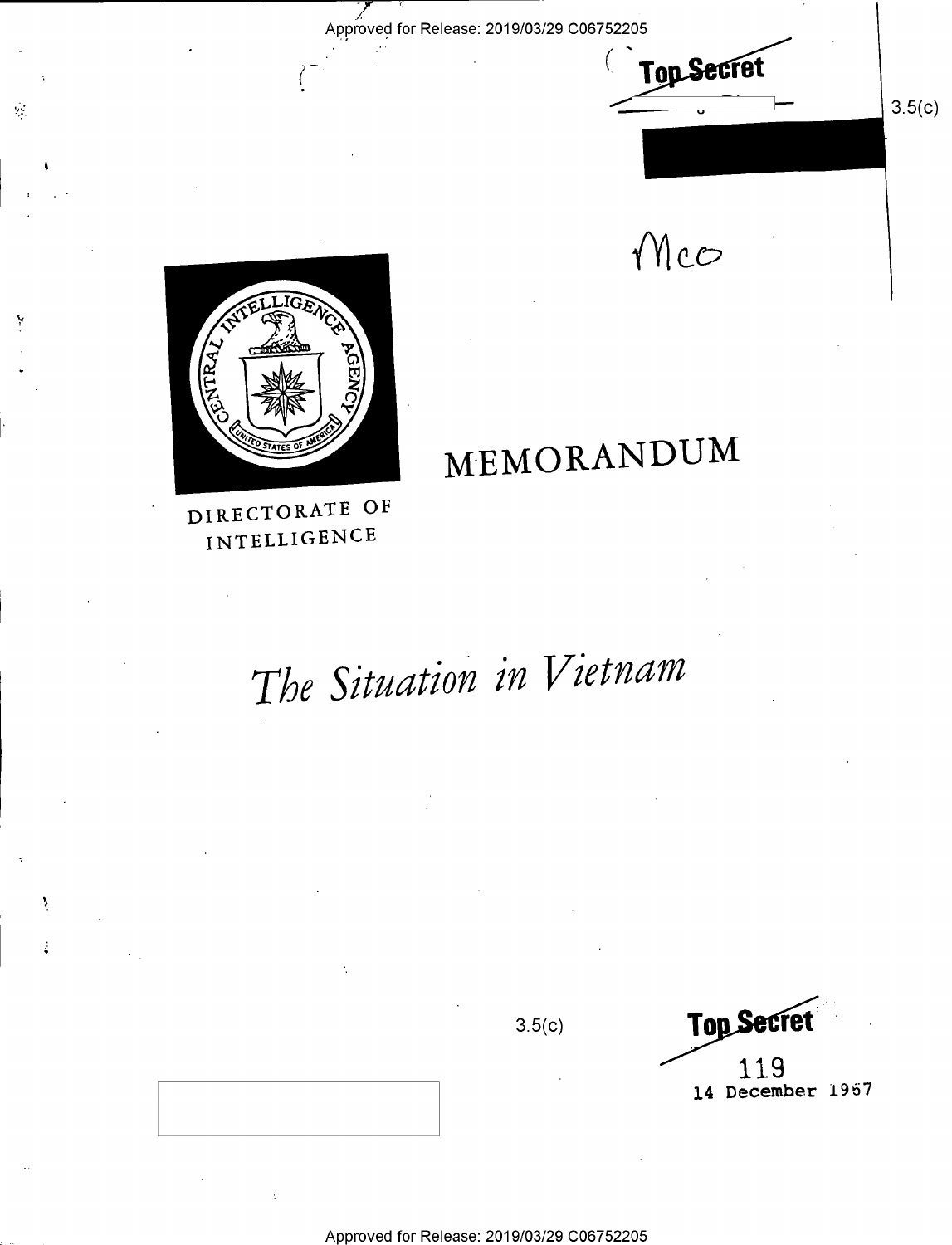Approved for Release: 2019/03/29 C06752205  $3.5(c)$ 

 $($  op secret  $($ 

Information as of 1600 14 December 1967  $3.5(c)$ 

#### **HIGHLIGHTS**

Communist China continues to beef up its air defenses near the North Vietnamese border.

I. THE MILITARY SITUATION IN SOUTH VIETNAM: Sharp clashes between small units were reported in widespread areas of South Vietnam on 14 December (Paras. 1-3). A B-3 Front - associated unit is apparently assisting with the movement of supplies and reinforcements into III Corps (Paras 4-6). New Chinese automatic rifles have been captured in the delta (Paras. 7-9).

II. POLITICAL DEVELOPMENTS IN SOUTH VIETNAM; ' The government is making little progress in fashioning new programs for the country and is concentrating primarily on organizational matters (Paras. 1-6). The Upper House has completed debates on its rules (Para. 7). The proposed trial of 26 leaders of the 1966 "struggle" movement has aroused little public interest, but pressure is developing for light sentences (Paras.  $8-9$ ).

III. MILITARY DEVELOPMENTS IN NORTH VIETNAM: There is nothing of significance to report.

IV. OTHER COMMUNIST MILITARY DEVELOPMENTS: At least six more Chinese Communist fighters have moved to airfields in South China (Paras.  $1-2$ ).  $3.3(h)(2)$ significant change in the air defense structure on the Sino - North Vietnamese border (Para. 3). There have been unusual communications involving the Chinese 13th Army headquarters and its subordinate units (Paras.<br>4-5).  $4-5$ ).

| TOP-SECRET |  |  |
|------------|--|--|
|            |  |  |

 $3.5(c)$ 

Approved for Release: 2019/03/29 C06752205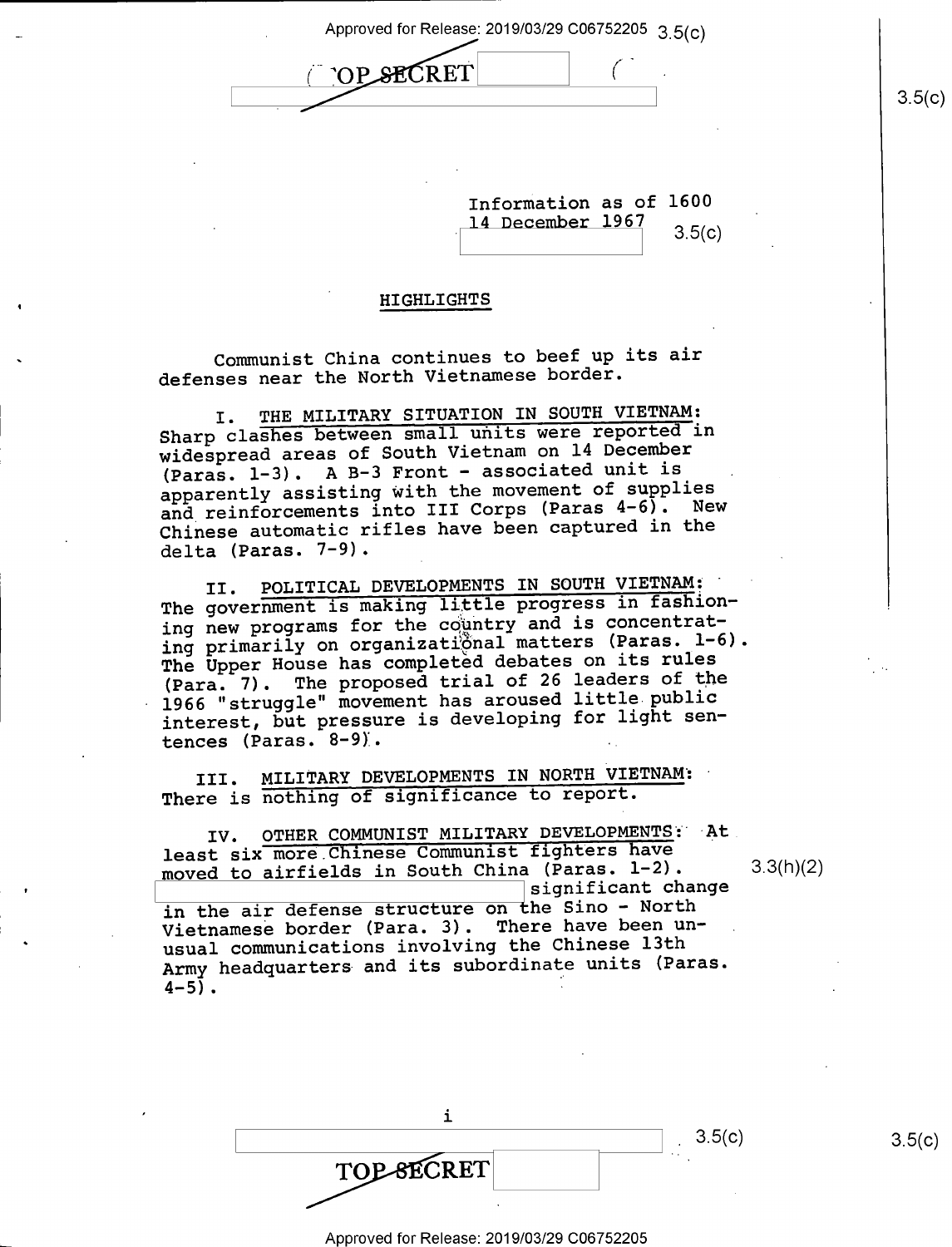

 $\mathbf{r}$ 



Approved for Release: 2019/03/29 C06752205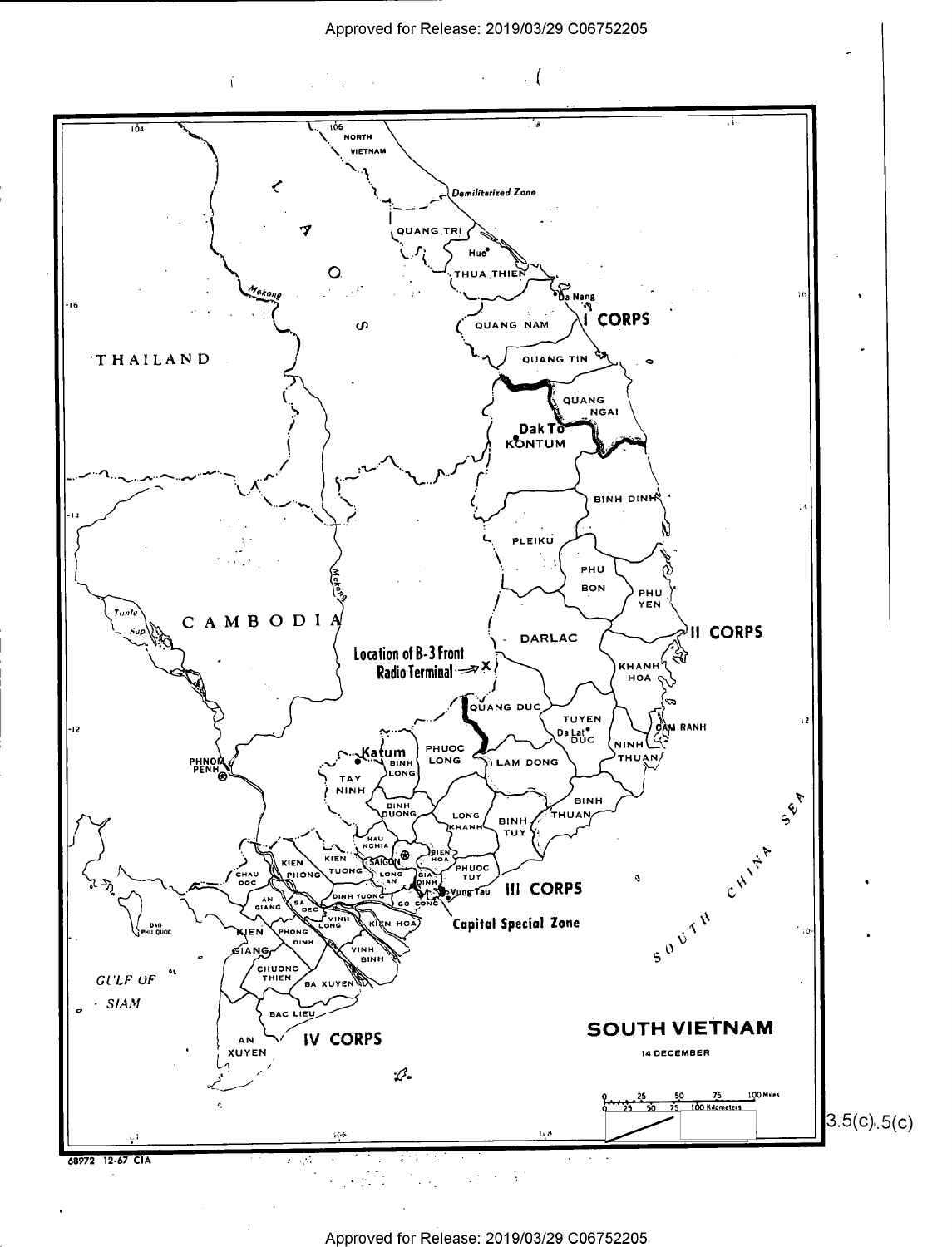Approved for Release: 2019/03/29 C06752205 $3.5(c)$ 

| <b>OP SECR</b><br>ъı |  |
|----------------------|--|
|                      |  |

I. THE MILITARY SITUATION IN SOUTH VIETNAM

l. A number of sharp clashes between small units were reported on 14 December.

2. US lst Cavalry Division units killed 30 enemy in the coastal lowlands of Quang Tin Province. A South Vietnamese force ambushed in Binh Dinh reportedly suffered heavy losses; enemy casualties were 30 dead. In northern Tay Ninh Province, the Civilian Irregular Defense Camp at Katum was shelled on l3 December for the third Ratum was Shorron of The Casualties were  $l$ light.

3. On l3 December North Vietnamese gunners fired 55 mortar rounds on the allied base at Dak fired 55 mortar rounds on the diricularity  $T_{\rm CO}$ , killing three Americans and wounding 12.  $\sim$  3.3(h)(2)

 $\sqrt{2}$  enemy forces in this region have been resupplied and that additional mortar attacks are likely. Between 7 and 9 December a radio station, believed to serve the 40th North Vietnamese Artillery Regiment, was noted moving northward toward a known Communist base area in southeastern. Laos and then returning to the triborder area. This movement, coupled with increased sightings of trucks moving southward in the lower Laotian panhandle, suggests that the artillery unit was on an ammunition resupply mission. In addition, reconnaissance units of the North Vietnamese lst<br>Division have been making Division have been making \_ positions in the Dak To area in recent days.

B-3 Front Coordination with COSVN

3.3(h)(2)

3.3(h)(2)

4. in the western<br>detween the masser of detwine is in the western highlands show increasing coordination between the B-3 Front, the over—all command authority in the highlands, and a section of the Central Office of South Vietnam (COSVN) in northern Tay Ninh Province.

14 December 1967

 $I-J$  $\overline{TOP \cdot \overline{SCRET}}$  3.5(c)

 $3.5(c)$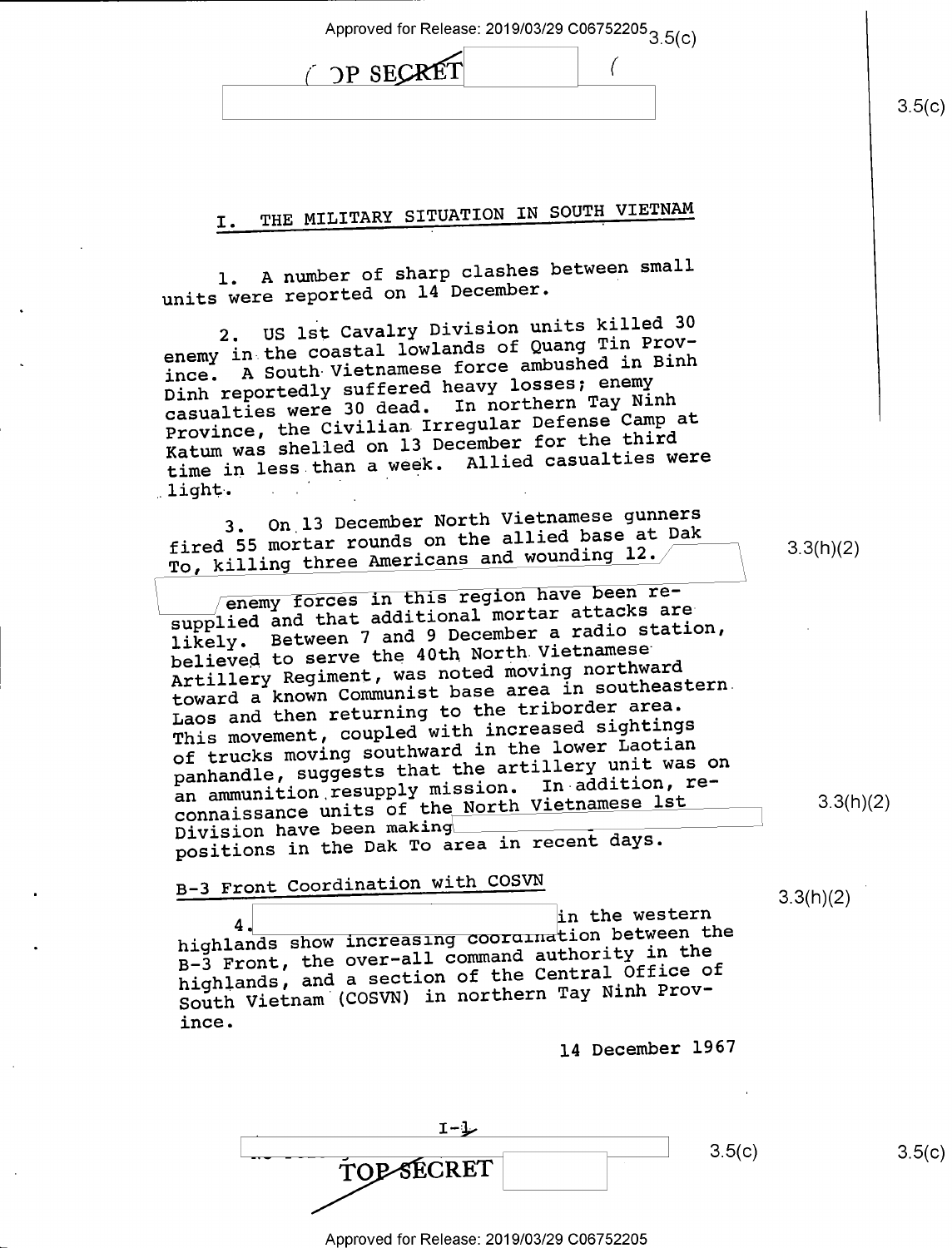Approved for Release: 2019/03/29 C06752205

I  $3.5(c)$ TP SECRET

3.3(h)(2)

 $3.5(c)$ 

6. This is farther south than any B-3 Front associated terminal since the North Vietnamese 88th Regiment moved from the highlands into northern III Corps. This activity suggests that subordinate elements of the B-3 Front are assisting in the movement of men and supplies destined\_for Communist main force units in III Corps.

 $\sqrt{1 - \frac{1}{2}}$ 

## New Chinese Rifles Captured in Delta

7. Chinese automatic rifles produced only a few months ago are turning up in South Vietnam. Examination of two weapons captured during a recent skirmish in the Mekong Delta area indicates they were made during the third quarter of 1967.

The factory that manufactured these rifles is in northern Manchuria, over 2,000 miles from the delta. Older models of the same weapon-have been captured in South Vietnam for some time.

The rifle is a Chinese copy of the Soviet AK-47, which is the standard shoulder weapon usedby Soviet and East European forces. It has a maximum cyclical rate of fire of 600 rounds per minute. Although somewhat heavy for a Vietnamese, it is considered a good weapon for use in.both the jungle and delta areas.

| $I-2$      |        |
|------------|--------|
| TOP SECRET | 3.5(c) |

l4 December 1967

 $3.5(c)$ 

I Approved for Release: 2019/03/29 C06752205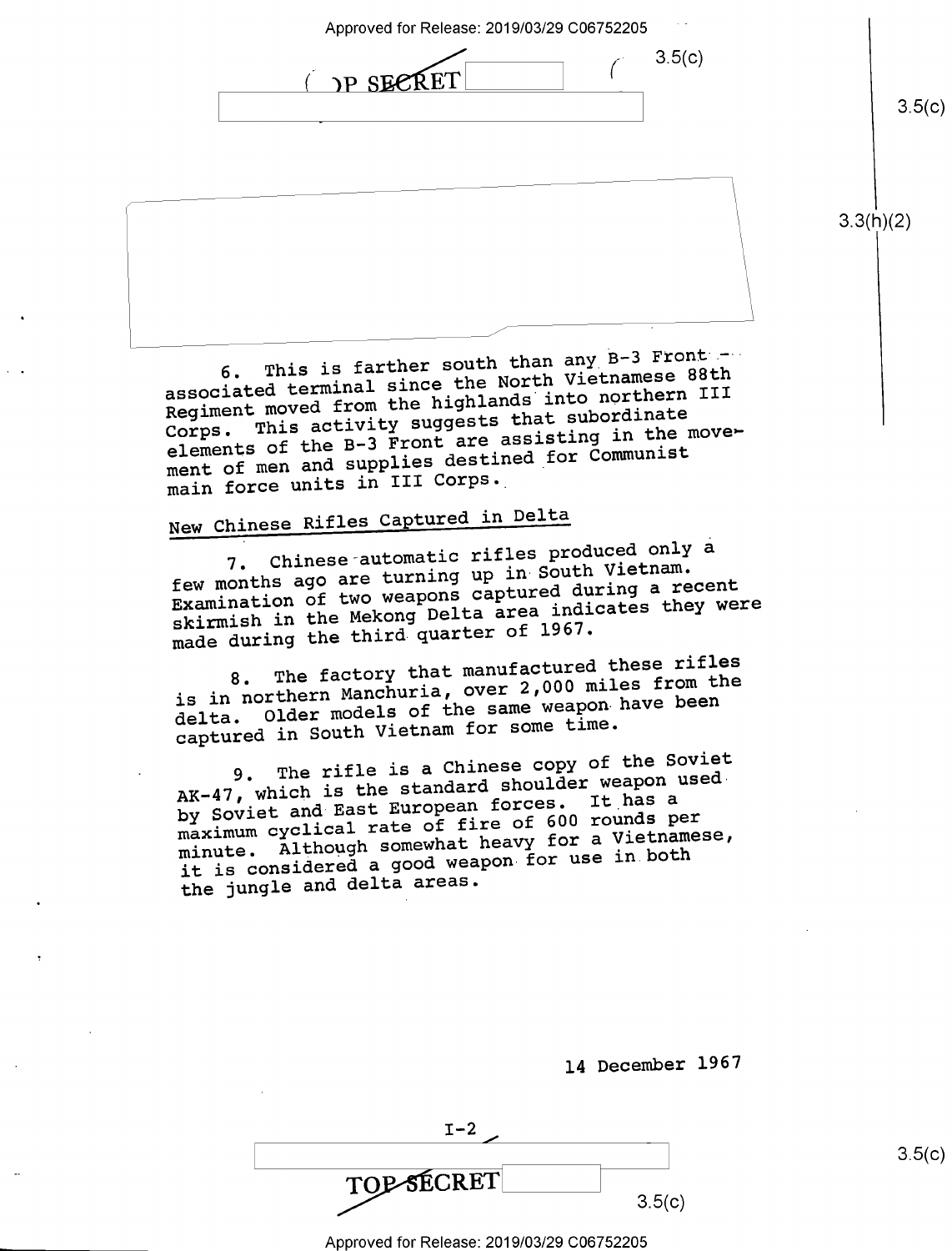| Approved for Release: 2019/03/29 C06752205 3 5(c) |  |
|---------------------------------------------------|--|
| ORGHARET                                          |  |
|                                                   |  |

## II. POLITICAL DEVELOPMENTS IN SOUTH VIETNAM

1; President Thieu has been in office a month and a half, but his government has shown few signs of developing promising new programs for the country. The government seems chiefly concerned with its own internal organization and relationships. The unsettled feud between Thieu and Vice President Ky may be complicating the process of working out future programs. Although not deliberately sabotaging Thieu's efforts,  $\bar{K}y$  has adopted a wait-and-see attitude in the apparent expectation that the President will commit serious political errors which will enhance Ky's own future political prospects.

2. Persons close to the government have complained about what they call Thieu's dilettante approach to the day-to-day problems of governing. Moreover, Thieu is evidently not providing adequate guidance to Prime Minister Loc who appears to be waiting for cues from the President. Loc's cabinet, composed largely of technicians, has yet to come up with a significant new program. It appears particularly reluctant to take any steps in the economic sphere which might draw criticism from influential circles.

The performance of Foreign Minister Tran Van Do has been a notable exception. He recently strengthened his ministry by placing more professional and experienced men in charge of critical divisions. He will visit Africa shortly to refurbish South Vietnam's image in that area.

In addition to the internal pressures which contribute to the government's lack of decisiveness, Thieu reportedly faces a rising tide of resentment from certain military officers who fear they may lose their prerogatives under the civilian government. Awareness of this resentment seems to be delaying the government's anticipated reorganization of the military establishment, and may further hinder promised reforms in the civil administration, including the anticorruption drive.

14 December 1967

II-l F W»

Approved for Release: 2019/03/29 C06752205

 $3.5(c)$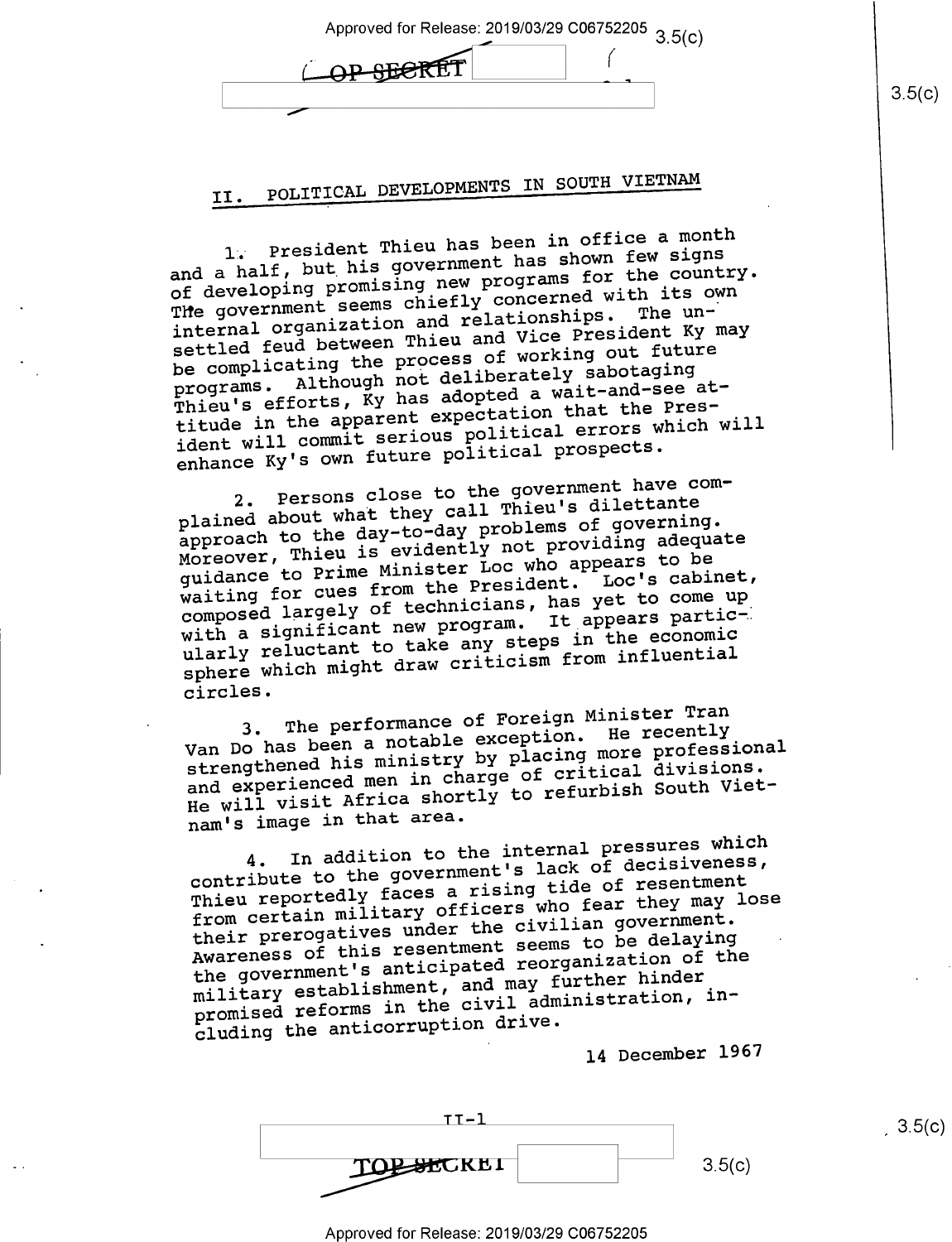Approved for Release: 2019/03/29 C06752205.5(C)

APSPERET

5. Neither house of the National Assembly is in a position to enact legislation, and no legisla—. tive proposals have been proposed. Both the Upper and the Lower Houses are preoccupied with their own internal organizations——a process which may continue into early 1968. Members of both houses have been content to present resolutions criticizing the government for its mobilization decree and its handling of political prisoners.

6. Certain antigovernment elements, particularly in the Lower House, may be expected to go on trying to embarrass the government. Although <sup>a</sup> majority in each house appears basically inclined toward cooperation with the government, National Assembly members generally seem eager to demonstrate their independence of the executive branch and to ingratiate themselves with their constituents.

### Upper House Developments

 $\ddot{\phantom{0}}$ 

The Upper House completed debate on its rules on 13 December and is to meet on the l5th to take a final vote. Several of the latest could only be approved provisionally since they deal with Upper House — Lower House procedures and require Lower House concurrence.

# Trial of Struggle Movement Leaders

The proposed trial of 26 leaders of the 1966 "struggle" movement, tentatively set for <sup>19</sup> December, has aroused little interest in Saigon. Most local papers have carried stories about the trial, but few have run significant editorials on Moderate Buddhist leader Thich Tam Chau has, however, sent a letter to President Thieu requesthowever, sent a letter to Fresruch.<br>ing amnesty for all those who were involved in the<br>ing amnesty for all those who were involved reing amnesty for all those who wore<br>"struggle" movement "in order to help promote reconciliation and unity in the country." Thich Tam Giac, prominent in the Chau faction, has advocated that the trial be postponed until after the National Assembly drafts an amnesty law.

<sup>14</sup>December <sup>1967</sup>

 $II-2$  $\mathbf{TOP}\longrightarrow\mathbf{ECRET}$  3.5(c)

Approved for Release: 2019/03/29 C06752205

 $3.5(c)$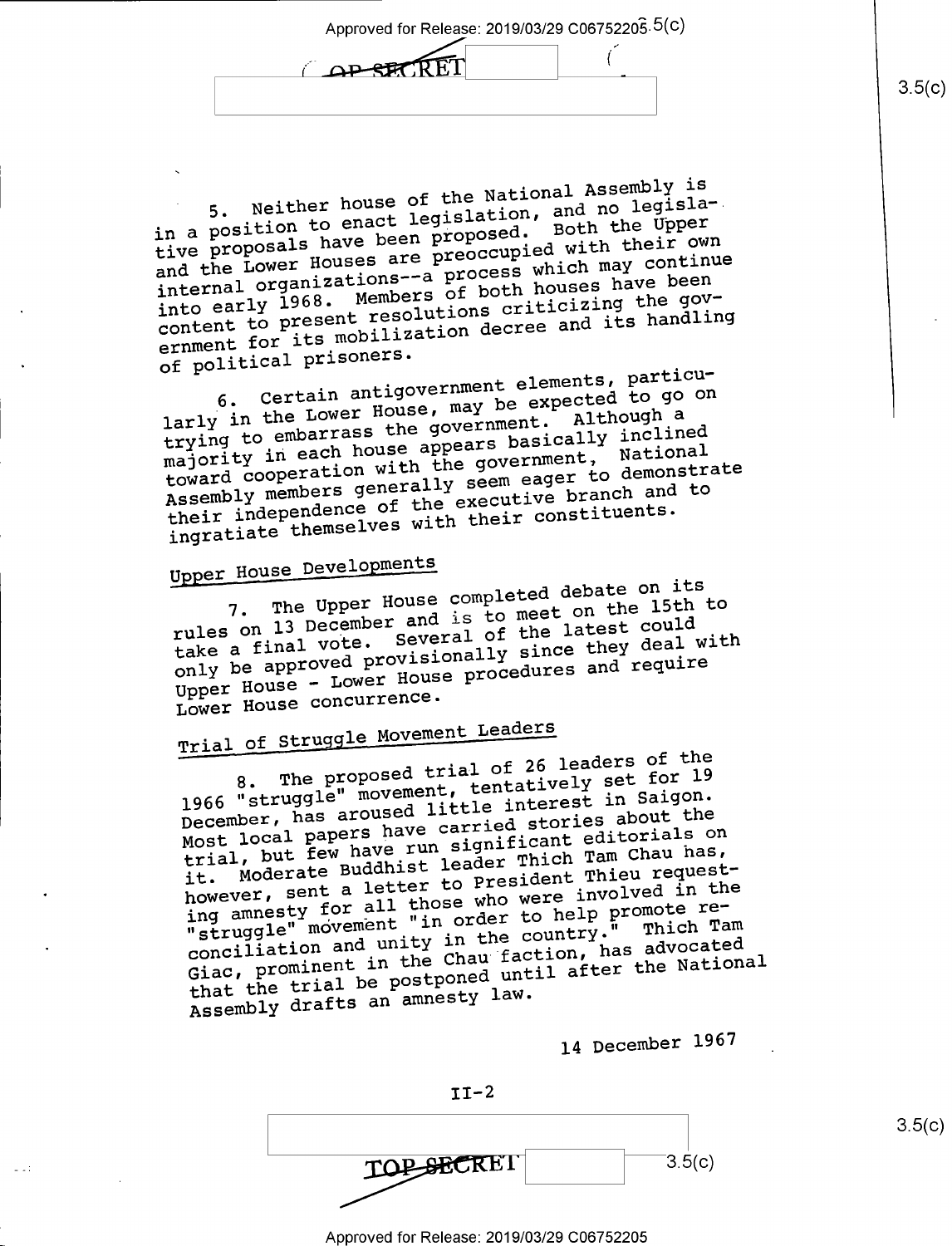Approved for Release: 2019/03/29 C067522055( C)

 $\left($ **OR STERET**  $\mathbf{r}$ 

9. Pressure from within the National Assembly, especially that from essentially progovernment members, and the appeals from the two government-supporting monks may lead the government to go easy on porting monks may lead the solid officers of the<br>the defendants. The presiding officers of the<br>the trial have to be chosen and the trial The the defendants. The presiding and the trial date<br>court still have to be chosen and the trial date<br>court still have pending their selection. The is only tentative pending their selection. The trial may even be postponed.



 $-3.5(c)$ 

 $3.5(c)$ 

TOP SHEKE!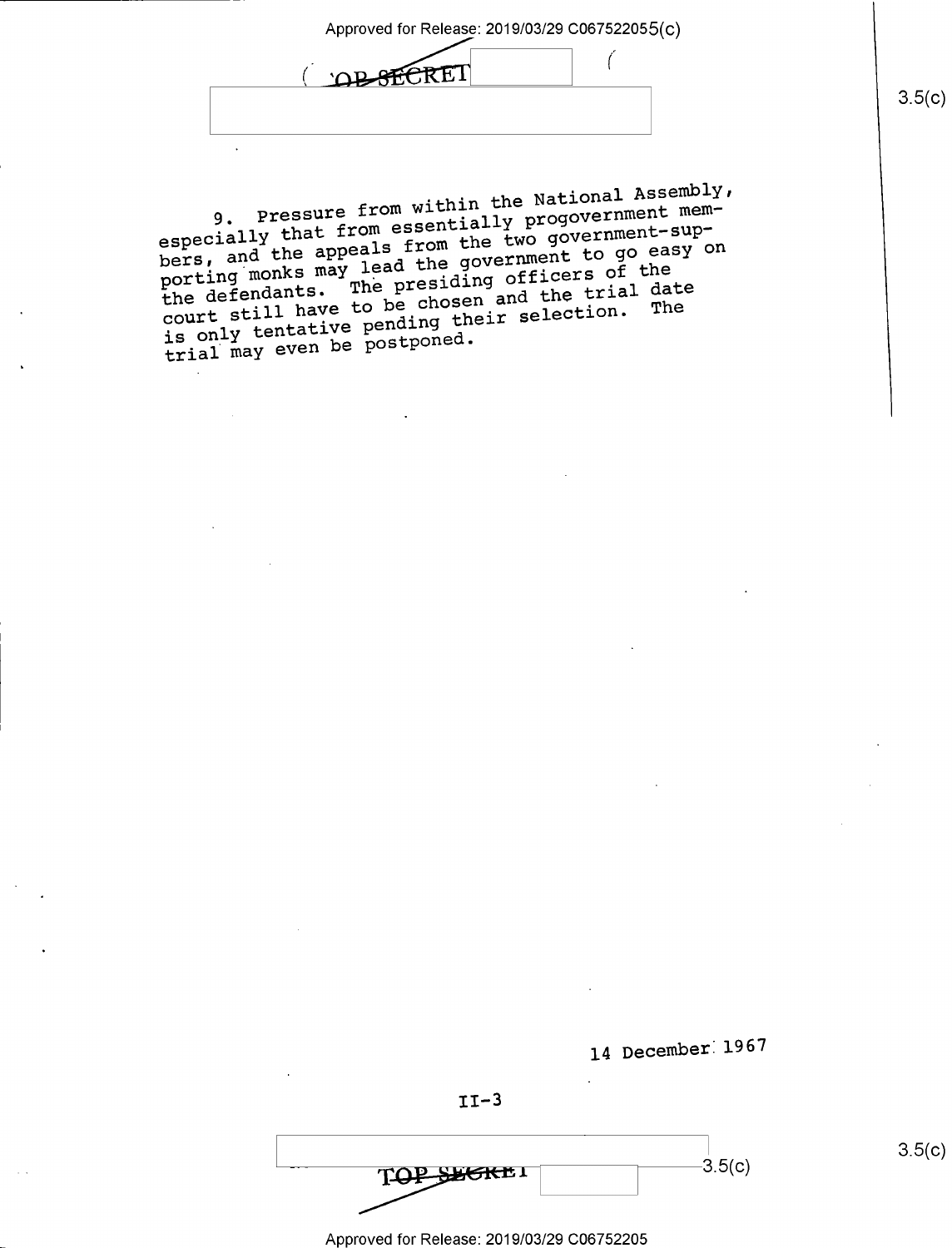| Approved for Release: 2019/03/29 C06752205 | 3.5(c) |
|--------------------------------------------|--------|
|--------------------------------------------|--------|

 $\big($ 

|  | OP SECRET |  |
|--|-----------|--|
|  |           |  |

# III. MILITARY DEVELOPMENTS IN NORTH VIETNAM

There is nothing of significance to report.  $\mathbf{1}$ .





 $-3.5(c)$ TOP-SECRET

 $3.5(c)$ 

 $3.5(c)$ 

Approved for Release: 2019/03/29 C06752205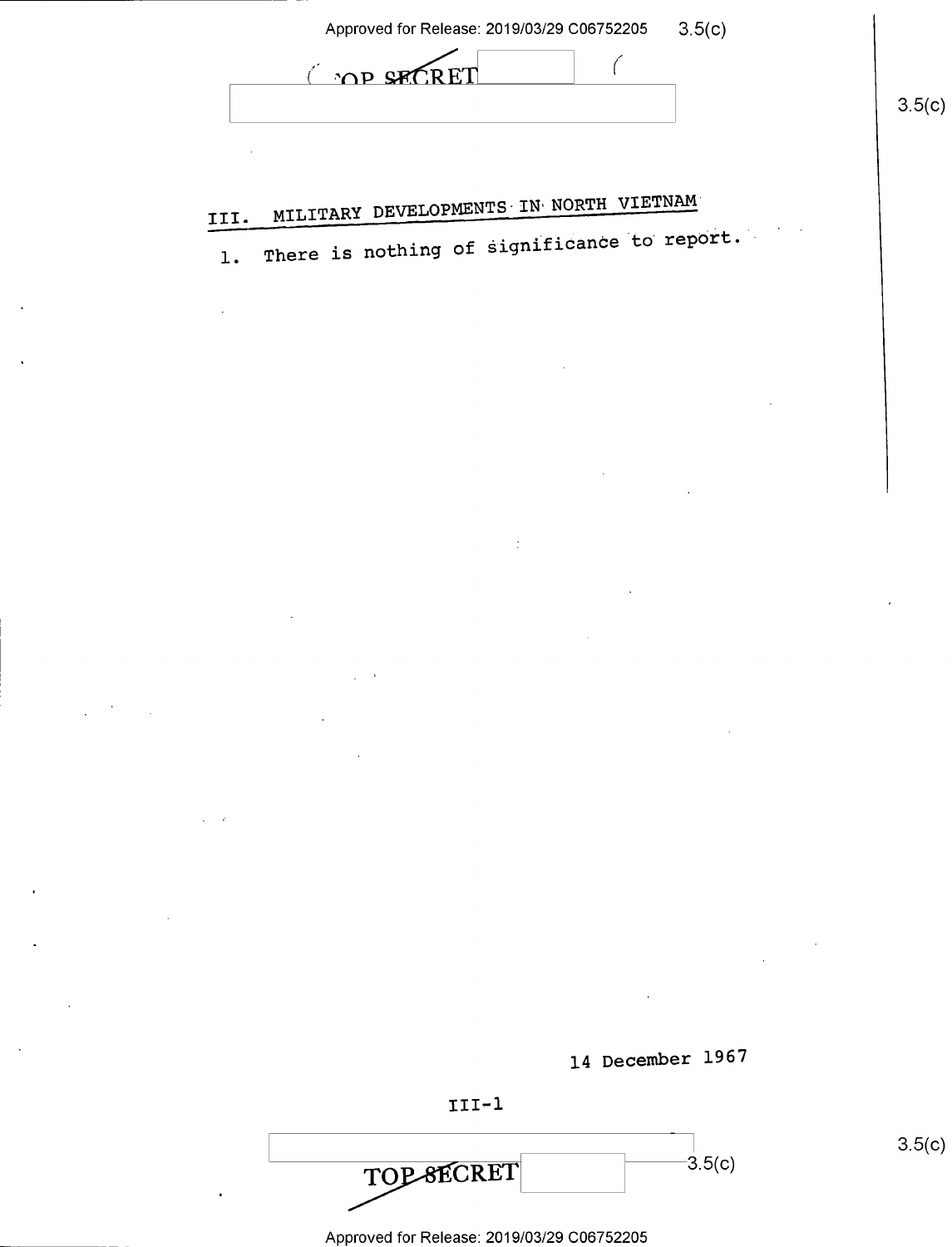| Approved for Release: 2019/03/29 C06752205<br>3.5(c)<br><b>TOP SECRET</b>                                                                                                                                                                                                                                                                                                                                                                                                                                                                                                                                                                                                                                                                                                                                                                                                             | 3.5(c) |
|---------------------------------------------------------------------------------------------------------------------------------------------------------------------------------------------------------------------------------------------------------------------------------------------------------------------------------------------------------------------------------------------------------------------------------------------------------------------------------------------------------------------------------------------------------------------------------------------------------------------------------------------------------------------------------------------------------------------------------------------------------------------------------------------------------------------------------------------------------------------------------------|--------|
| OTHER COMMUNIST MILITARY DEVELOPMENTS<br>IV.<br>1. At least six Chinese Communist MIG-19 jet<br>fighters have moved from East China to airfields along<br>the Chinese - North Vietnamese border since 7 De-<br>This brings the number of fighters moved<br>cember.<br>to South China airfields since 10 September to at<br>least $44.$<br>2. On 7 December, at least two of the MIGs<br>were noted in a flight from East China to Nan-ning.<br>A transport aircraft which accompanied them moved<br>on to Meng-tzu on the 8th, suggesting that Meng-<br>tzu was also the final destination of the MIGs,<br>although they were not noted flying there. On<br>11 December, at least four MIG-19s moved from East<br>China to Nan-ning. On the 13th they continued to<br>Meng-tzu, accompanied by the same transport which<br>accompanied the 7 December movement.<br>3.3(h)(2)<br>$No-$ |        |
| 3.<br>vember show a significant change in the Chinese<br>air defense structure along the Vietnam border.<br>It appears that the authority of the Nan-ning sub-<br>district of the Canton Air District has been up-<br>graded to at least a district headquarters, or pos-<br>sibly higher. Administratively, however, Nan-ning<br>remains subordinate to the Canton Air District.                                                                                                                                                                                                                                                                                                                                                                                                                                                                                                     |        |
| 3.3(h)(2)                                                                                                                                                                                                                                                                                                                                                                                                                                                                                                                                                                                                                                                                                                                                                                                                                                                                             |        |
| 14 December 1967                                                                                                                                                                                                                                                                                                                                                                                                                                                                                                                                                                                                                                                                                                                                                                                                                                                                      |        |
| $IV-1$                                                                                                                                                                                                                                                                                                                                                                                                                                                                                                                                                                                                                                                                                                                                                                                                                                                                                |        |

| TOP SECRET |
|------------|

3.5(c)  $3.5(c)$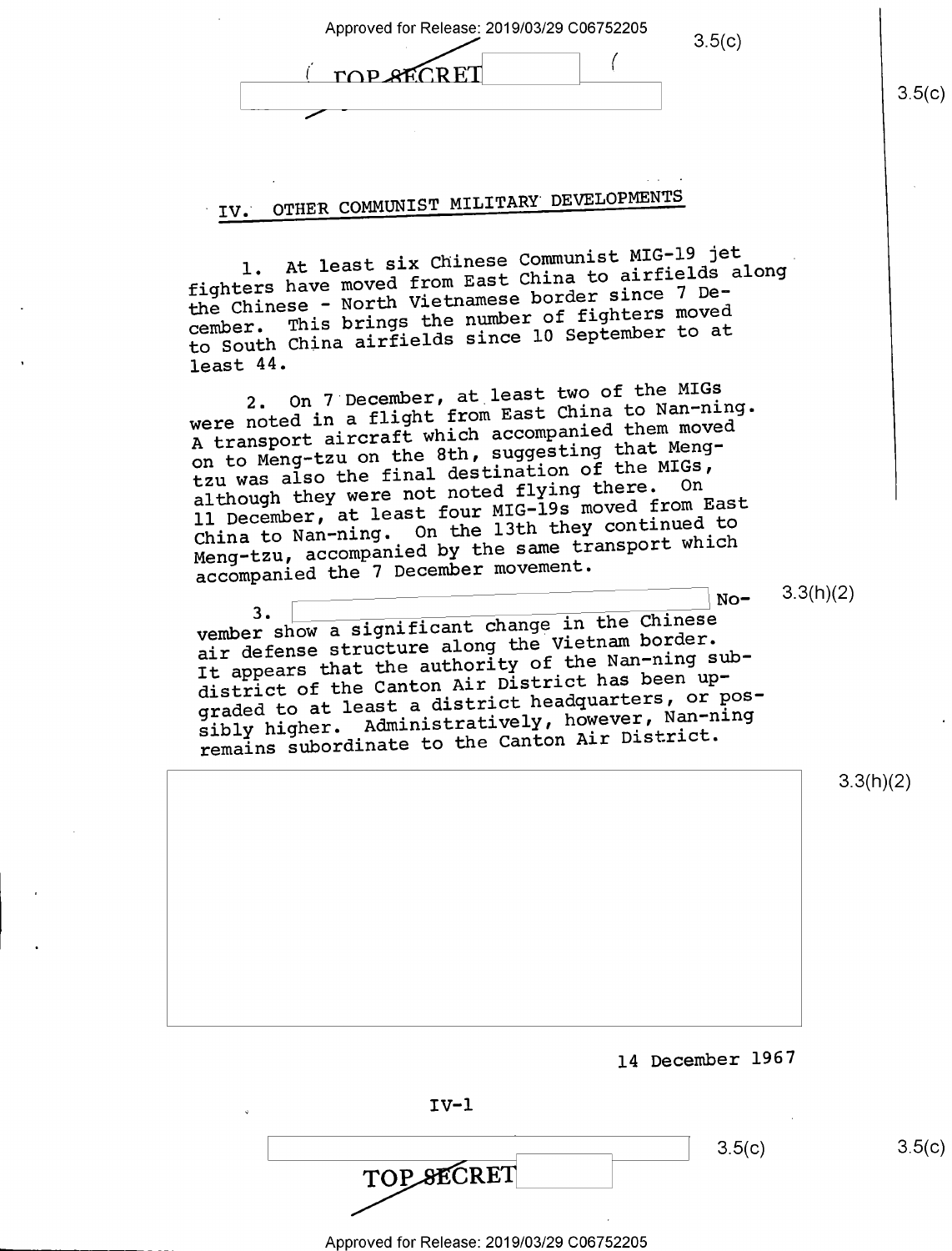

\_ Approved for Release: 2019/03/29 C06752205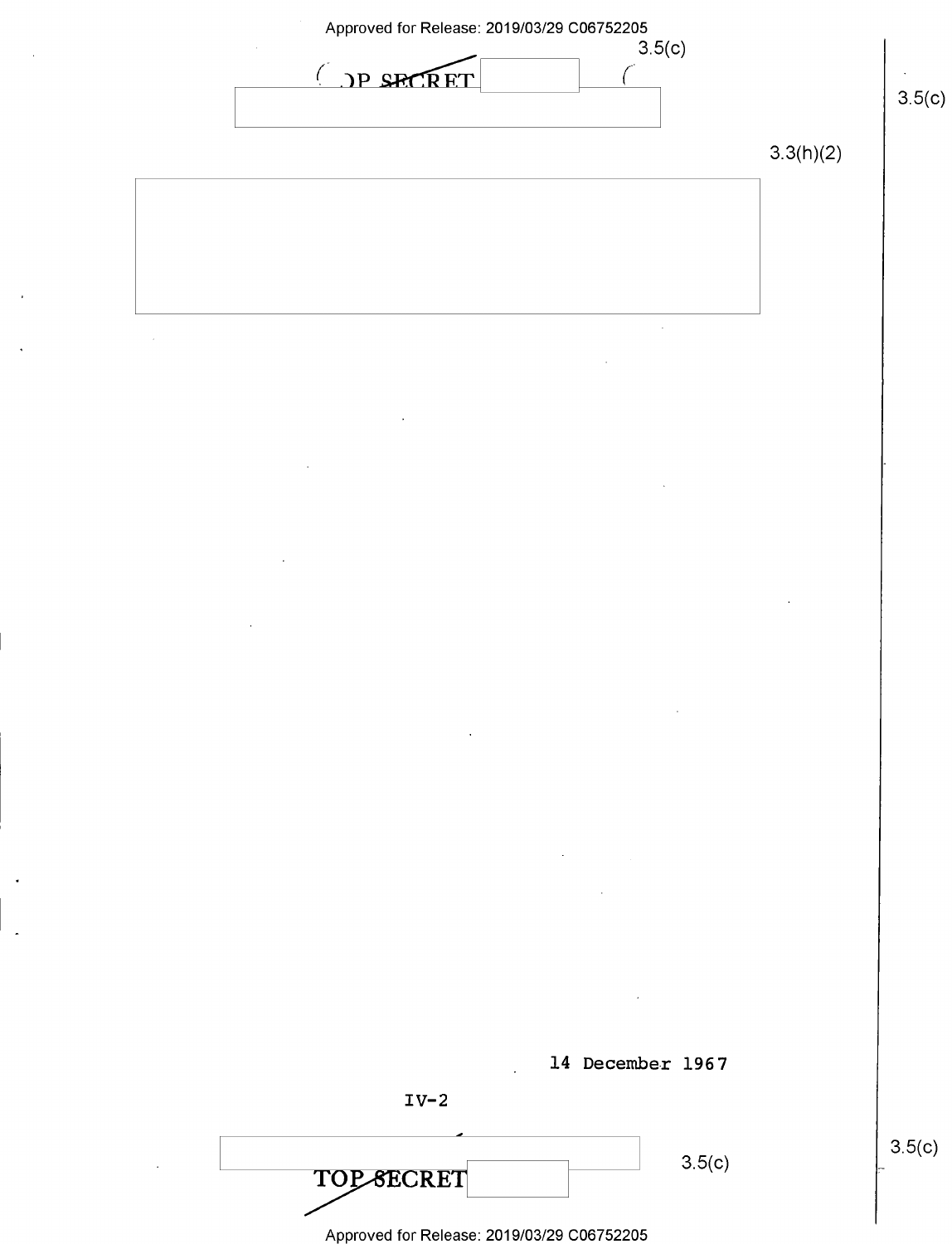| Approved for Release: 2019/03/29 C06752205 |        |
|--------------------------------------------|--------|
|                                            | 3.5(c) |
| <b>TOP XTI</b><br>LD F.                    |        |
|                                            |        |

### V. COMMUNIST POLITICAL DEVELOPMENTS

1. There is nothing of significance to report.



 $3.5(c)$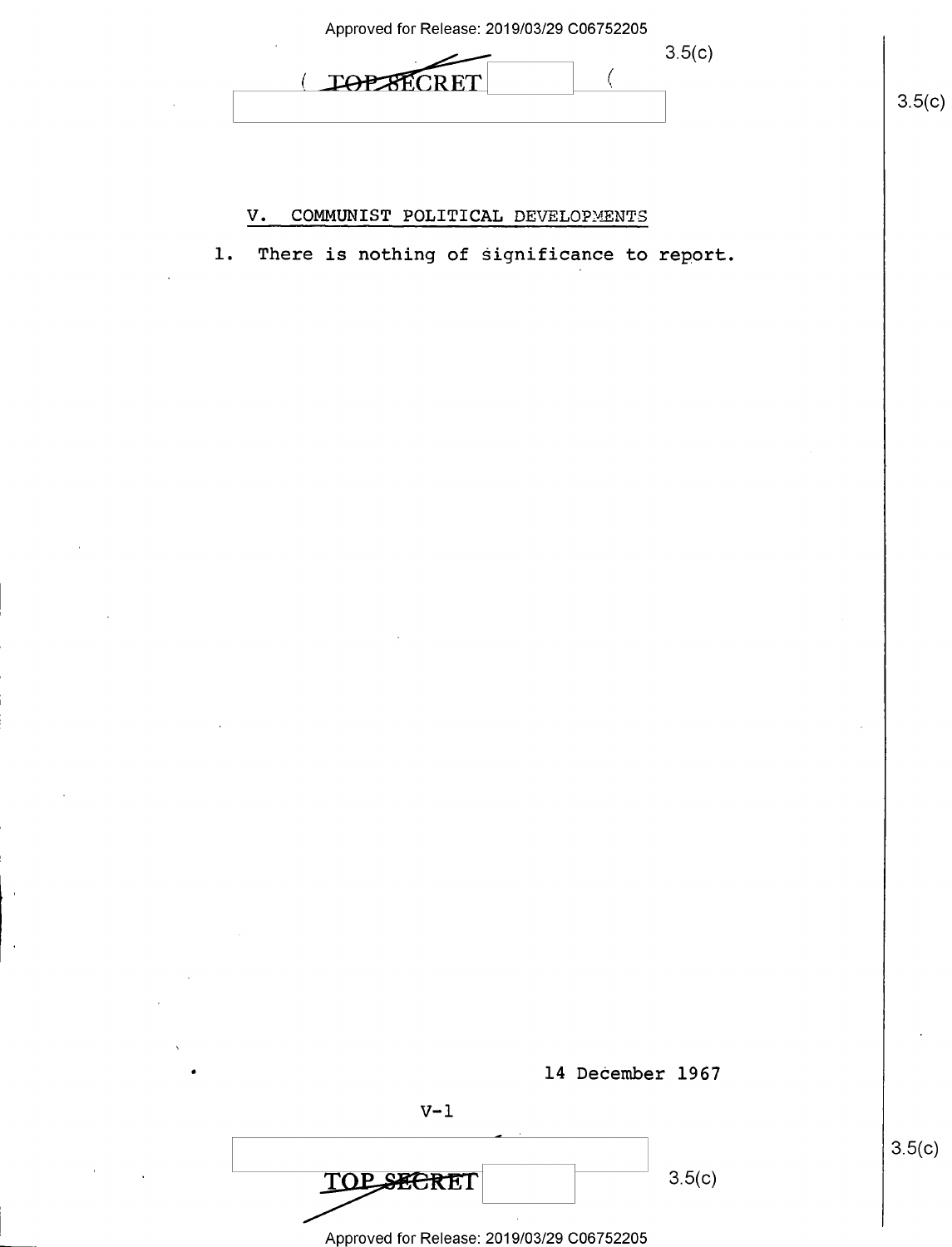$3.5(c)$ 

f

#### VI. OTHER MAJOR ASPECTS

( \*

l. The Paul Doumer Bridge is apparently un- servicable to rail and vehicle traffic after air strikes on l4 December.

2. Photography taken minutes after the attack<br>showed that the mile-long span bridging the Red River<br>at Hanoi was damaged at several points. None of<br>the bridge spans, however, appeared to have been<br>dropped. The bridge was l

### Soviet Flight to Hanoi

3. A Soviet AN-10 military transport with 11<br>passengers aboard completed a flight from the USSR<br>to Hanoi on 14 December. This is the first such So-<br>viet flight since last June and the tenth of its<br>kind to Hanoi this year.

| $VI - 1$   |        |
|------------|--------|
| TOP SECRET | 3.5(c) |

Approved for Release: 2019/03/29 C06752205

l4 December 1967

 $3.5(c)$